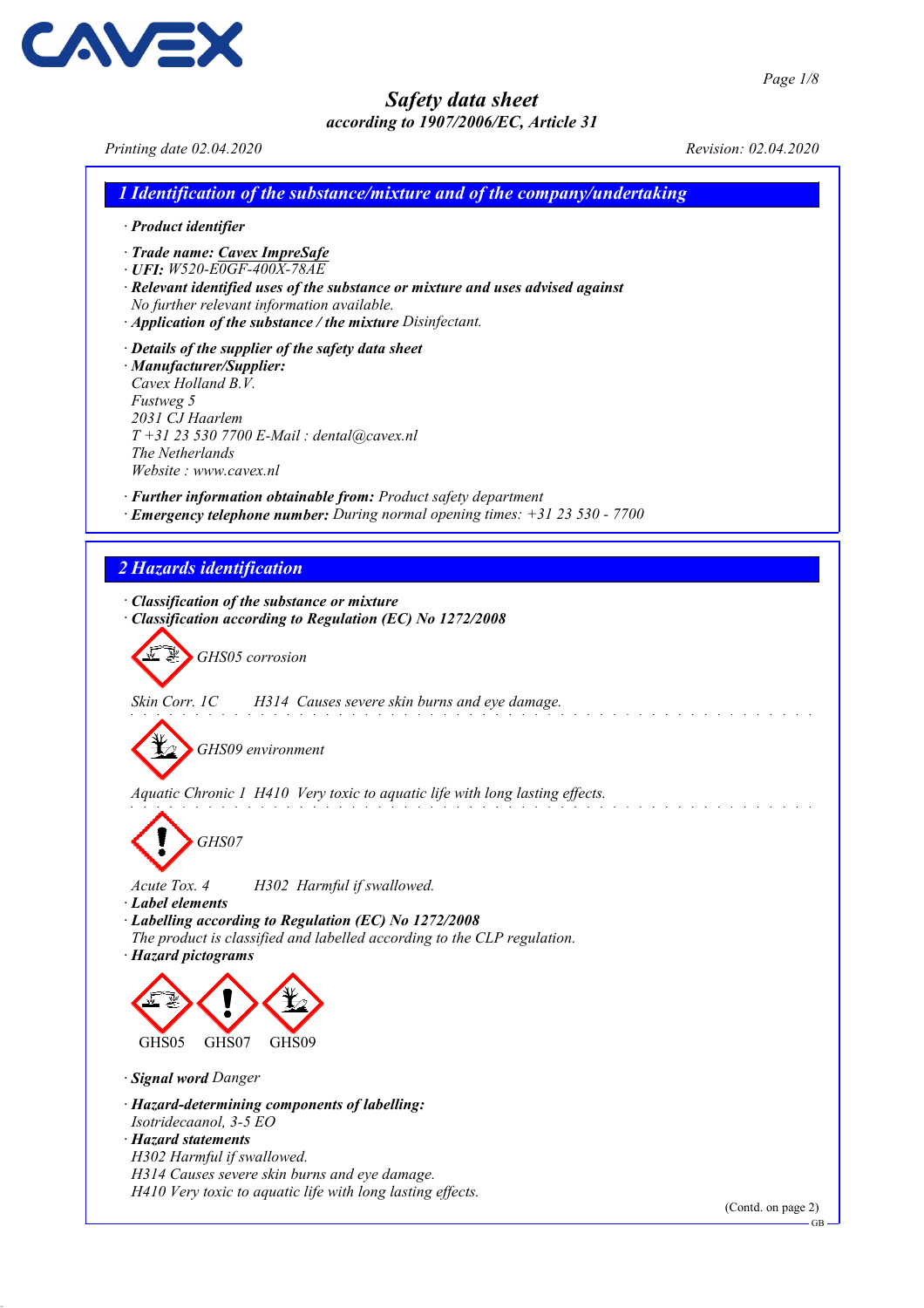Printing date 02.04.2020 Revision: 02.04.2020

Trade name: Cavex ImpreSafe

|                                  | (Contd. of page 1)                                                                                                         |
|----------------------------------|----------------------------------------------------------------------------------------------------------------------------|
| $\cdot$ Precautionary statements |                                                                                                                            |
| <i>P101</i>                      | If medical advice is needed, have product container or label at hand.                                                      |
| <i>P102</i>                      | Keep out of reach of children.                                                                                             |
| <i>P103</i>                      | Read label before use.                                                                                                     |
|                                  | P303+P361+P353 IF ON SKIN (or hair): Take off immediately all contaminated clothing. Rinse skin with<br>water [or shower]. |
|                                  | P305+P351+P338 IF IN EYES: Rinse cautiously with water for several minutes. Remove contact lenses, if                      |
|                                  | present and easy to do. Continue rinsing.                                                                                  |
| <i>P310</i>                      | Immediately call a POISON CENTER/doctor.                                                                                   |
| <i>P321</i>                      | Specific treatment (see on this label).                                                                                    |
| P <sub>405</sub>                 | Store locked up.                                                                                                           |
| <i>P501</i>                      | Dispose of contents/container in accordance with local/regional/national/international<br>regulations.                     |
| $\cdot$ Other hazards            |                                                                                                                            |
|                                  |                                                                                                                            |

· Results of PBT and vPvB assessment

· PBT: Not applicable.

· vPvB: Not applicable.

## 3 Composition/information on ingredients

· Chemical characterisation: Mixtures

· Description: Mixture of substances listed below with nonhazardous additions.

#### · Dangerous components:

69011-36-5 Isotridecaanol, 3-5 EO

Acute Tox. 4, H302; Skin Irrit. 2, H315; Eye Irrit. 2, H319

· Additional information: For the wording of the listed hazard phrases refer to section 16.

#### 4 First aid measures

· Description of first aid measures

· General information:

Immediately remove any clothing soiled by the product.

Symptoms of poisoning may even occur after several hours; therefore medical observation for at least 48 hours after the accident.

- · After inhalation: Supply fresh air; consult doctor in case of complaints.
- · After skin contact: Immediately rinse with water.
- · After eye contact: Rinse opened eye for several minutes under running water. Then consult a doctor.
- · After swallowing: Call for a doctor immediately.
- · Information for doctor:
- · Most important symptoms and effects, both acute and delayed No further relevant information available.
- · Indication of any immediate medical attention and special treatment needed
- No further relevant information available.

## 5 Firefighting measures

- · Extinguishing media
- · Suitable extinguishing agents: Use fire extinguishing methods suitable to surrounding conditions.
- · Special hazards arising from the substance or mixture

During heating or in case of fire poisonous gases are produced.

- · Advice for firefighters
- · Protective equipment: Mouth respiratory protective device.

(Contd. on page 3)

GB

 $2.5 - 7.5\%$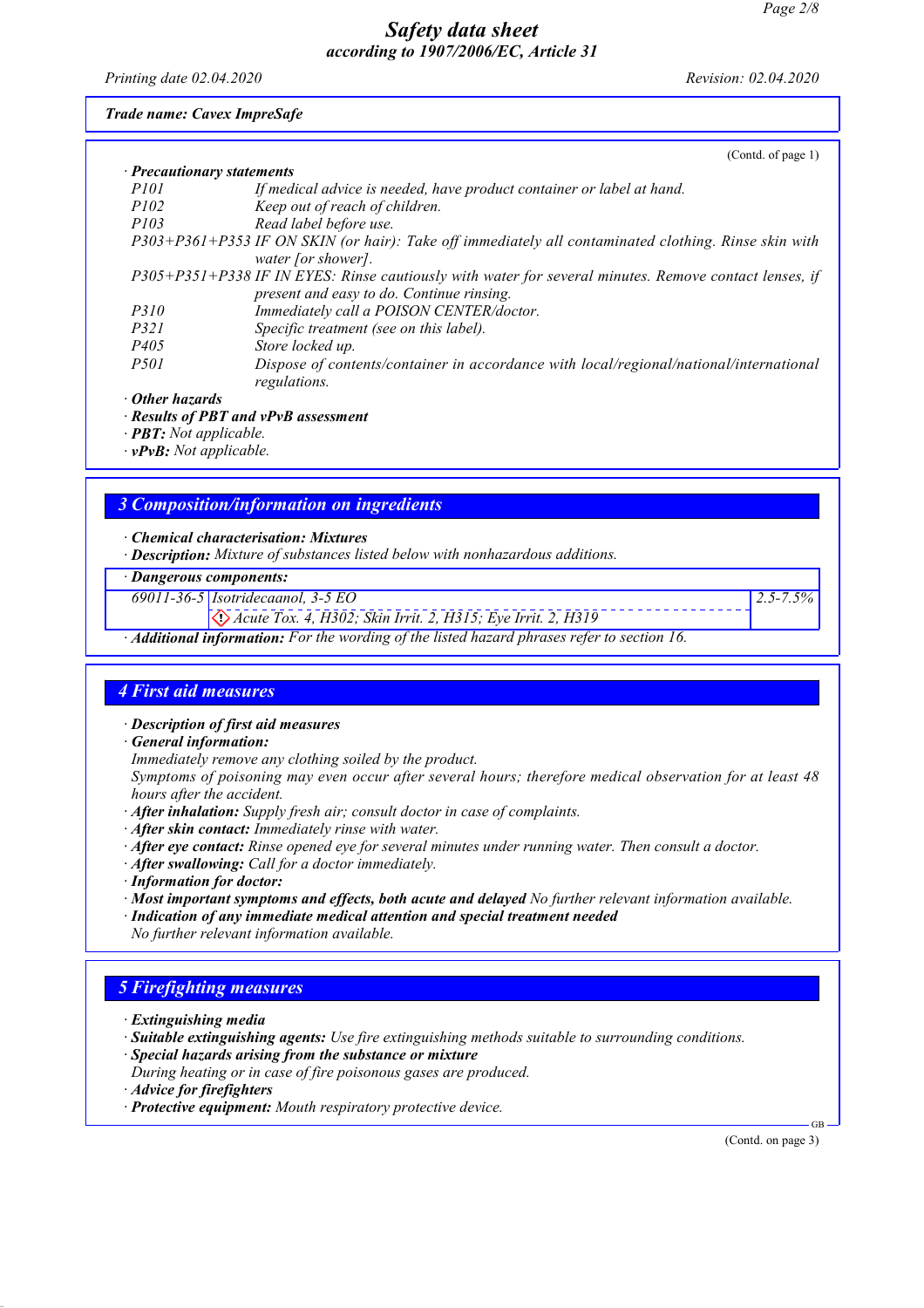Printing date 02.04.2020 Revision: 02.04.2020

#### Trade name: Cavex ImpreSafe

(Contd. of page 2)

| · Personal precautions, protective equipment and emergency procedures                            |
|--------------------------------------------------------------------------------------------------|
| Mount respiratory protective device.                                                             |
| Wear protective equipment. Keep unprotected persons away.                                        |
| · Environmental precautions:                                                                     |
| Do not allow product to reach sewage system or any water course.                                 |
| Inform respective authorities in case of seepage into water course or sewage system.             |
| Dilute with plenty of water.                                                                     |
| Do not allow to enter sewers/ surface or ground water.                                           |
| $\cdot$ Methods and material for containment and cleaning up:                                    |
| Absorb with liquid-binding material (sand, diatomite, acid binders, universal binders, sawdust). |
| Use neutralising agent.                                                                          |
| Dispose contaminated material as waste according to item 13.                                     |
| Ensure adequate ventilation.                                                                     |
| · Reference to other sections                                                                    |
| See Section 7 for information on safe handling.                                                  |
| See Section 8 for information on personal protection equipment.                                  |
| See Section 13 for disposal information.                                                         |

# 7 Handling and storage

· Handling:

- · Precautions for safe handling Ensure good ventilation/exhaustion at the workplace. Prevent formation of aerosols. · Information about fire - and explosion protection: Keep respiratory protective device available.
- · Conditions for safe storage, including any incompatibilities

· Storage:

- · Requirements to be met by storerooms and receptacles: No special requirements.
- · Information about storage in one common storage facility: Not required.
- · Further information about storage conditions: Keep container tightly sealed.
- · Specific end use(s) No further relevant information available.

8 Exposure controls/personal protection

· Additional information about design of technical facilities: No further data; see item 7.

· Control parameters

· Ingredients with limit values that require monitoring at the workplace:

The product does not contain any relevant quantities of materials with critical values that have to be monitored at the workplace.

- · Additional information: The lists valid during the making were used as basis.
- · Exposure controls
- · Personal protective equipment:
- · General protective and hygienic measures: Keep away from foodstuffs, beverages and feed. Immediately remove all soiled and contaminated clothing Wash hands before breaks and at the end of work. Avoid contact with the eyes and skin.
- · Respiratory protection:

In case of brief exposure or low pollution use respiratory filter device. In case of intensive or longer exposure use self-contained respiratory protective device.

(Contd. on page 4)

GB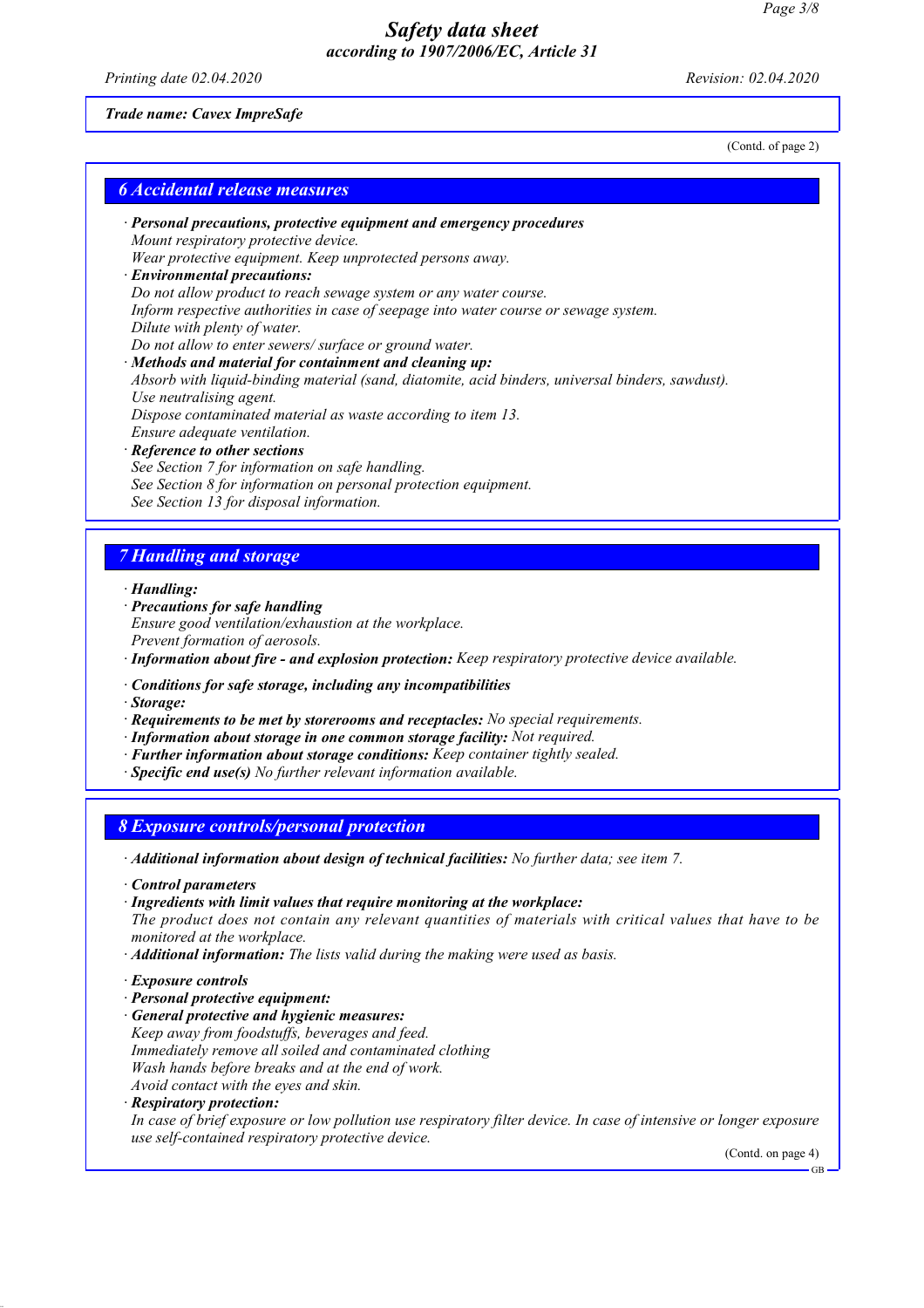Printing date 02.04.2020 Revision: 02.04.2020

(Contd. of page 3)

#### Trade name: Cavex ImpreSafe

· Protection of hands:



Protective gloves

The glove material has to be impermeable and resistant to the product/ the substance/ the preparation. Due to missing tests no recommendation to the glove material can be given for the product the preparation/ the chemical mixture.

Selection of the glove material on consideration of the penetration times, rates of diffusion and the degradation

#### · Material of gloves

The selection of the suitable gloves does not only depend on the material, but also on further marks of quality and varies from manufacturer to manufacturer. As the product is a preparation of several substances, the resistance of the glove material can not be calculated in advance and has therefore to be checked prior to the application.

#### · Penetration time of glove material

The exact break through time has to be found out by the manufacturer of the protective gloves and has to be observed.

· Eye protection:



Tightly sealed goggles

| <b>9 Physical and chemical properties</b>                                                                 |                                               |  |  |
|-----------------------------------------------------------------------------------------------------------|-----------------------------------------------|--|--|
| · Information on basic physical and chemical properties<br><b>General Information</b>                     |                                               |  |  |
| $\cdot$ Appearance:                                                                                       |                                               |  |  |
| Form:<br>Colour:                                                                                          | Liquid<br>Light yellow                        |  |  |
| $\cdot$ Odour:                                                                                            | Aromatic                                      |  |  |
| • Odour threshold:                                                                                        | Not determined.                               |  |  |
| $\cdot$ pH-value at 20 °C:                                                                                | 11.45                                         |  |  |
| Change in condition<br>Melting point/freezing point:<br>Initial boiling point and boiling range: $100 °C$ | Undetermined.                                 |  |  |
| · Flash point:                                                                                            | Not applicable.                               |  |  |
| · Flammability (solid, gas):                                                                              | Not applicable.                               |  |  |
| · Ignition temperature:                                                                                   | 470 °C                                        |  |  |
| · Decomposition temperature:                                                                              | Not determined.                               |  |  |
| · Auto-ignition temperature:                                                                              | Product is not selfigniting.                  |  |  |
| $\cdot$ Explosive properties:                                                                             | Product does not present an explosion hazard. |  |  |
| · Explosion limits:<br>Lower:<br><b>Upper:</b>                                                            | Not determined.<br>Not determined.            |  |  |
| $\cdot$ Vapour pressure at 20 °C:                                                                         | $23$ hPa                                      |  |  |
| $\cdot$ Density at 20 °C:                                                                                 | $1$ g/cm <sup>3</sup>                         |  |  |
| $\cdot$ Relative density                                                                                  | Not determined.                               |  |  |
| $\cdot$ <i>Vapour density</i>                                                                             | Not determined.                               |  |  |

GB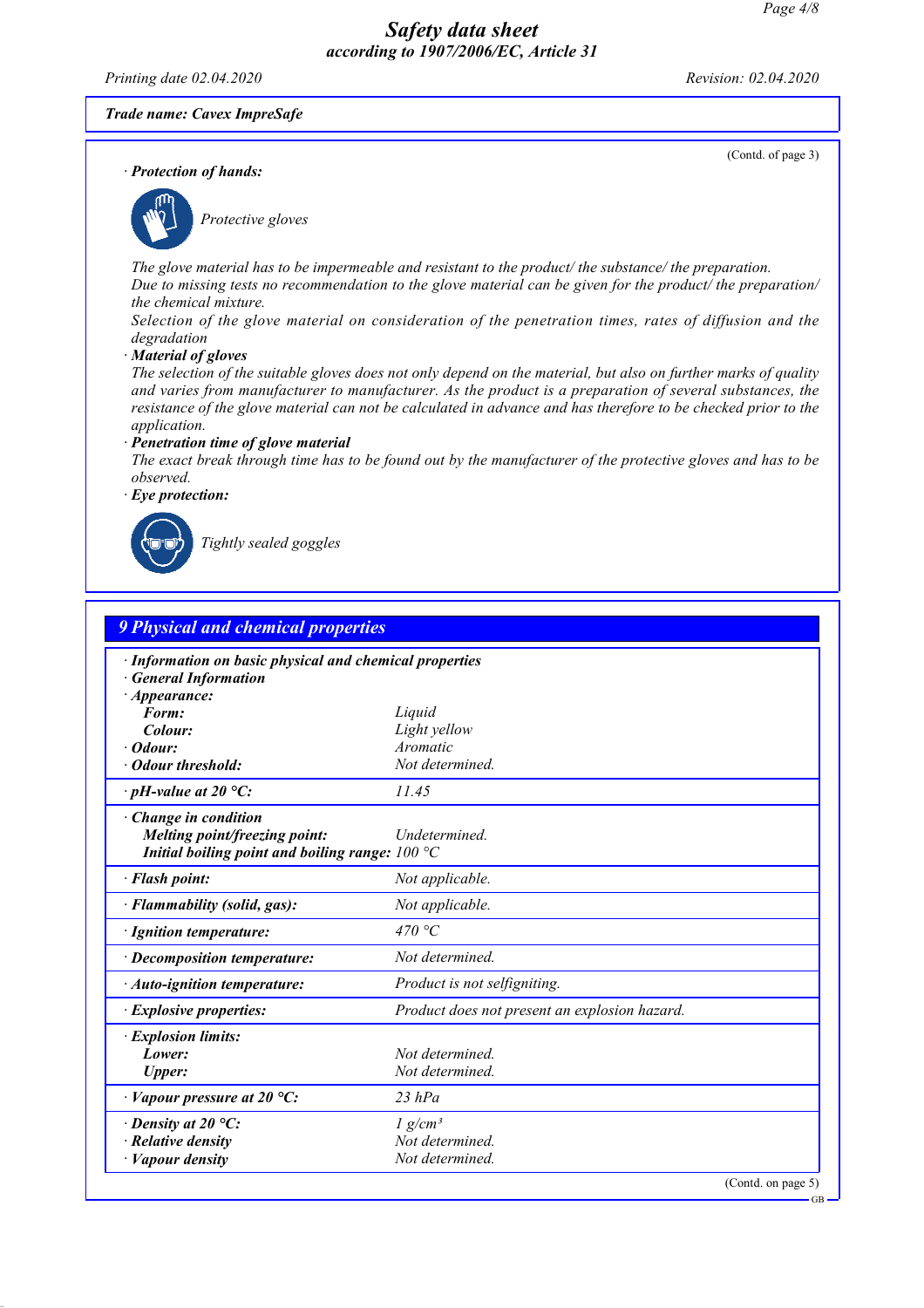Printing date 02.04.2020 Revision: 02.04.2020

Trade name: Cavex ImpreSafe

|                                                     |                                                       | (Contd. of page 4) |
|-----------------------------------------------------|-------------------------------------------------------|--------------------|
| $\cdot$ Evaporation rate                            | Not determined.                                       |                    |
| $\cdot$ Solubility in / Miscibility with<br>water:  | Fully miscible.                                       |                    |
| · Partition coefficient: n-octanol/water:           | Not determined.                                       |                    |
| $\cdot$ <i>Viscosity:</i><br>Dynamic:<br>Kinematic: | Not determined.<br>Not determined.                    |                    |
| · Solvent content:<br>Water:<br>$VOC$ (EC)          | 61.9%<br>$0.00\%$                                     |                    |
| <b>Solids content:</b><br>$\cdot$ Other information | $9.0\%$<br>No further relevant information available. |                    |

### 10 Stability and reactivity

· Reactivity No further relevant information available.

- · Chemical stability
- · Thermal decomposition / conditions to be avoided: No decomposition if used according to specifications.
- · Possibility of hazardous reactions No dangerous reactions known.
- · Conditions to avoid No further relevant information available.
- · Incompatible materials: No further relevant information available.
- · Hazardous decomposition products: No dangerous decomposition products known.

## 11 Toxicological information

- · Information on toxicological effects
- · Acute toxicity
- Harmful if swallowed.
- · Primary irritant effect:
- · Skin corrosion/irritation
- Causes severe skin burns and eye damage.
- · Serious eye damage/irritation
- Causes severe skin burns and eye damage.
- · Respiratory or skin sensitisation Based on available data, the classification criteria are not met.
- · CMR effects (carcinogenity, mutagenicity and toxicity for reproduction)
- · Germ cell mutagenicity Based on available data, the classification criteria are not met.
- · Carcinogenicity Based on available data, the classification criteria are not met.
- · Reproductive toxicity Based on available data, the classification criteria are not met.
- $\cdot$  STOT-single exposure Based on available data, the classification criteria are not met.
- · STOT-repeated exposure Based on available data, the classification criteria are not met.
- · Aspiration hazard Based on available data, the classification criteria are not met.

## 12 Ecological information

· Toxicity

- · Aquatic toxicity: No further relevant information available.
- · Persistence and degradability No further relevant information available.
- · Behaviour in environmental systems:
- · Bioaccumulative potential No further relevant information available.
- · Mobility in soil No further relevant information available.

(Contd. on page 6)

GB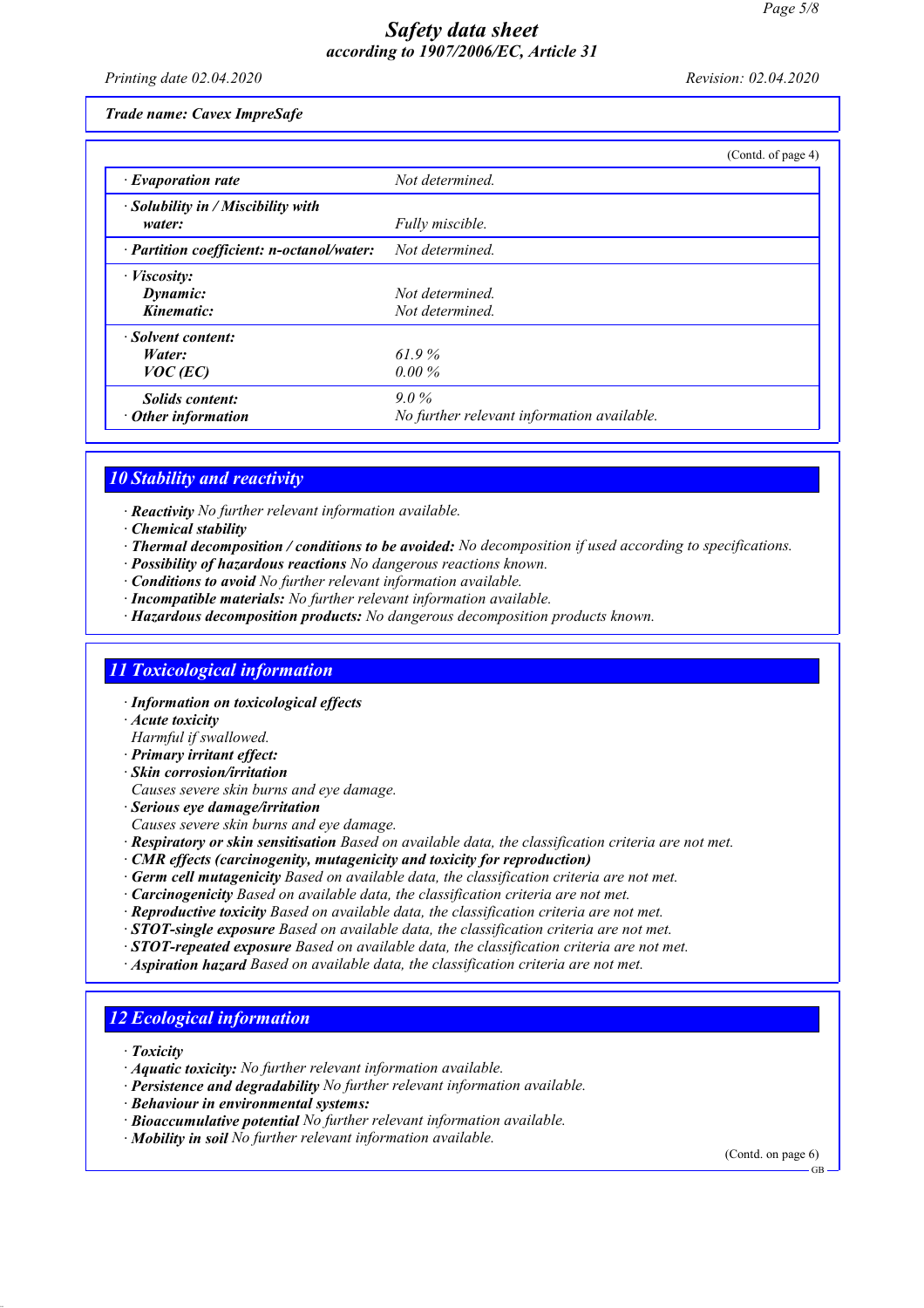Printing date 02.04.2020 Revision: 02.04.2020

Trade name: Cavex ImpreSafe

#### · Additional ecological information:

· General notes:

Water hazard class 2 (German Regulation) (Self-assessment): hazardous for water Do not allow product to reach ground water, water course or sewage system. Must not reach sewage water or drainage ditch undiluted or unneutralised. Danger to drinking water if even small quantities leak into the ground. Also poisonous for fish and plankton in water bodies.

Rinse off of bigger amounts into drains or the aquatic environment may lead to increased pH-values. A high pH-value harms aquatic organisms. In the dilution of the use-level the pH-value is considerably reduced, so that after the use of the product the aqueous waste, emptied into drains, is only low water-dangerous.

- · Results of PBT and vPvB assessment
- · PBT: Not applicable.
- · vPvB: Not applicable.

· Other adverse effects No further relevant information available.

## 13 Disposal considerations

- · Waste treatment methods
- · Recommendation

Must not be disposed together with household garbage. Do not allow product to reach sewage system.

- · Uncleaned packaging:
- · Recommendation: Disposal must be made according to official regulations.
- · Recommended cleansing agents: Water, if necessary together with cleansing agents.

| $\cdot$ UN-Number                                           |                                                                                                                                                                                                                                                                          |
|-------------------------------------------------------------|--------------------------------------------------------------------------------------------------------------------------------------------------------------------------------------------------------------------------------------------------------------------------|
| ADR, IMDG, IATA                                             | UN1903                                                                                                                                                                                                                                                                   |
| · UN proper shipping name<br>$·$ <i>ADR</i><br>· IMDG, IATA | 1903 DISINFECTANT, LIQUID, CORROSIVE, N.O.S.<br>(quaternary ammonium compounds, benzylalkyl $(C=12-$<br>16) dimethyl, chlorides), ENVIRONMENTALLY<br><b>HAZARDOUS</b><br>DISINFECTANT, LIQUID, CORROSIVE, N.O.S.<br>(quaternary ammonium compounds, benzylalkyl $(C=12-$ |
|                                                             | 16) dimethyl, chlorides)                                                                                                                                                                                                                                                 |
| · Transport hazard class(es)<br>$·$ <i>ADR</i>              |                                                                                                                                                                                                                                                                          |
|                                                             |                                                                                                                                                                                                                                                                          |
| $\cdot$ Class                                               | 8 Corrosive substances.                                                                                                                                                                                                                                                  |
| $\cdot$ Label                                               | 8                                                                                                                                                                                                                                                                        |
| · IMDG, IATA                                                |                                                                                                                                                                                                                                                                          |
| $\cdot$ Class                                               | 8 Corrosive substances.                                                                                                                                                                                                                                                  |
| $\cdot$ Label                                               | 8                                                                                                                                                                                                                                                                        |

(Contd. of page 5)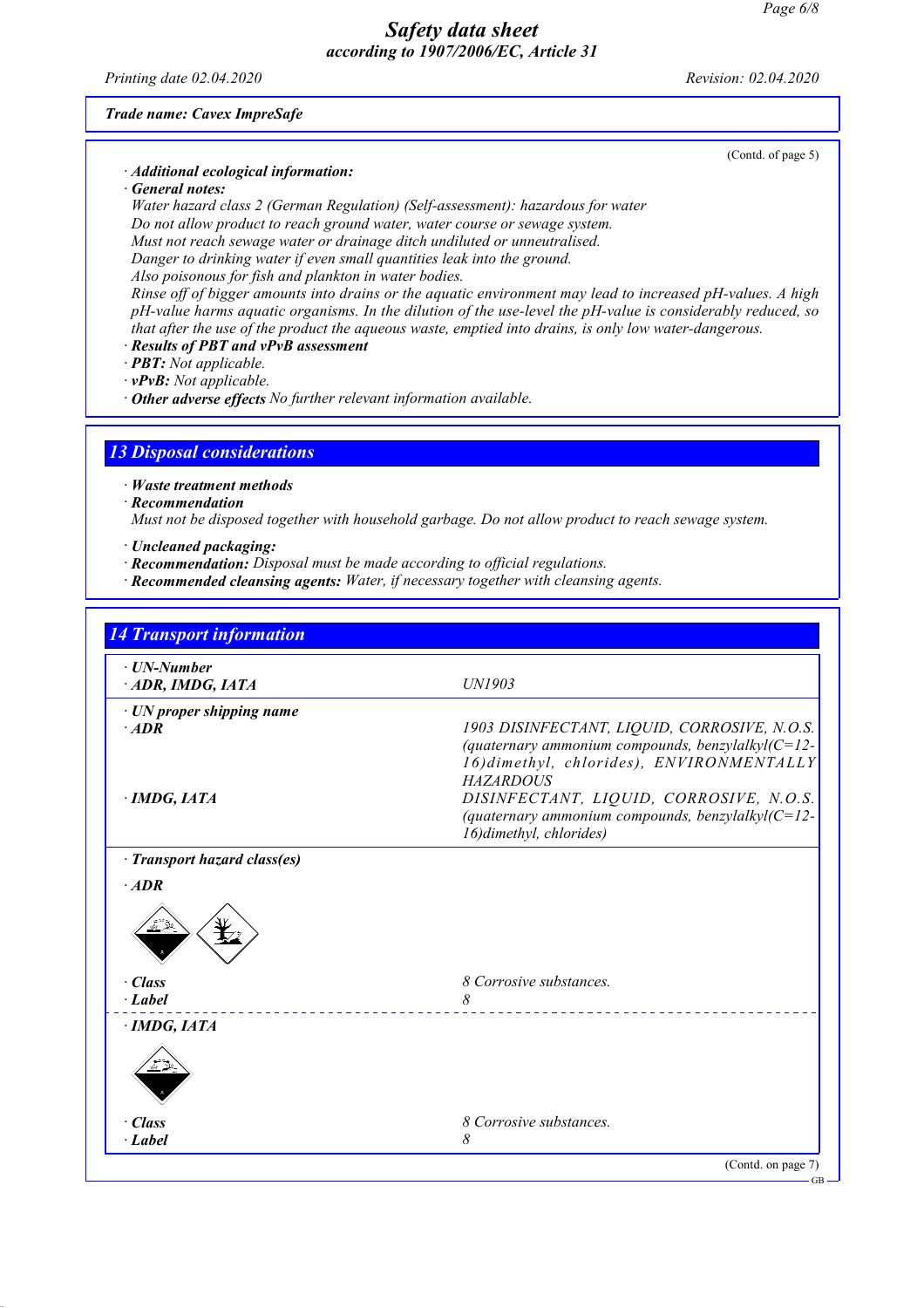Printing date 02.04.2020 Revision: 02.04.2020

Trade name: Cavex ImpreSafe

|                                                                                                                                            | (Contd. of page 6)                                                                                                                                                   |
|--------------------------------------------------------------------------------------------------------------------------------------------|----------------------------------------------------------------------------------------------------------------------------------------------------------------------|
| · Packing group<br>ADR, IMDG, IATA                                                                                                         | III                                                                                                                                                                  |
| · Environmental hazards:<br>· Special marking (ADR):                                                                                       | Symbol (fish and tree)                                                                                                                                               |
| · Special precautions for user<br>· Hazard identification number (Kemler code):<br>· EMS Number:<br>· Stowage Category                     | Not applicable.<br>80<br>$F-A, S-B$<br>$\mathcal{A}$                                                                                                                 |
| · Transport in bulk according to Annex II of Marpol<br>and the IBC Code                                                                    | Not applicable.                                                                                                                                                      |
| · Transport/Additional information:                                                                                                        |                                                                                                                                                                      |
| $·$ <i>ADR</i><br>$\cdot$ Limited quantities (LQ)<br>$\cdot$ Excepted quantities (EQ)<br>· Transport category<br>· Tunnel restriction code | 5L<br>Code: El<br>Maximum net quantity per inner packaging: 30 ml<br>Maximum net quantity per outer packaging: 1000 ml<br>3<br>E                                     |
| $\cdot$ IMDG<br>$\cdot$ Limited quantities (LQ)<br>$\cdot$ Excepted quantities (EQ)                                                        | 5L<br>Code: E1<br>Maximum net quantity per inner packaging: 30 ml<br>Maximum net quantity per outer packaging: 1000 ml                                               |
| · UN "Model Regulation":                                                                                                                   | UN 1903 DISINFECTANT, LIQUID, CORROSIVE,<br>N.O.S. (QUATERNARY AMMONIUM COMPOUNDS,<br>BENZYLALKYL(C=12-16)DIMETHYL, CHLORIDES),<br>8, III, ENVIRONMENTALLY HAZARDOUS |

### 15 Regulatory information

· Safety, health and environmental regulations/legislation specific for the substance or mixture

· Directive 2012/18/EU

- · Named dangerous substances ANNEX I None of the ingredients is listed.
- · Seveso category E1 Hazardous to the Aquatic Environment
- $\cdot$  Qualifying quantity (tonnes) for the application of lower-tier requirements 100 t
- $\cdot$  Qualifying quantity (tonnes) for the application of upper-tier requirements 200 t
- · REGULATION (EC) No 1907/2006 ANNEX XVII Conditions of restriction: 3
- · Chemical safety assessment: A Chemical Safety Assessment has not been carried out.

#### 16 Other information

This information is based on our present knowledge. However, this shall not constitute a guarantee for any specific product features and shall not establish a legally valid contractual relationship.

· Relevant phrases H302 Harmful if swallowed. H315 Causes skin irritation. H319 Causes serious eye irritation.

· Department issuing SDS: Product safety department

· Contact: .

(Contd. on page 8)

GB